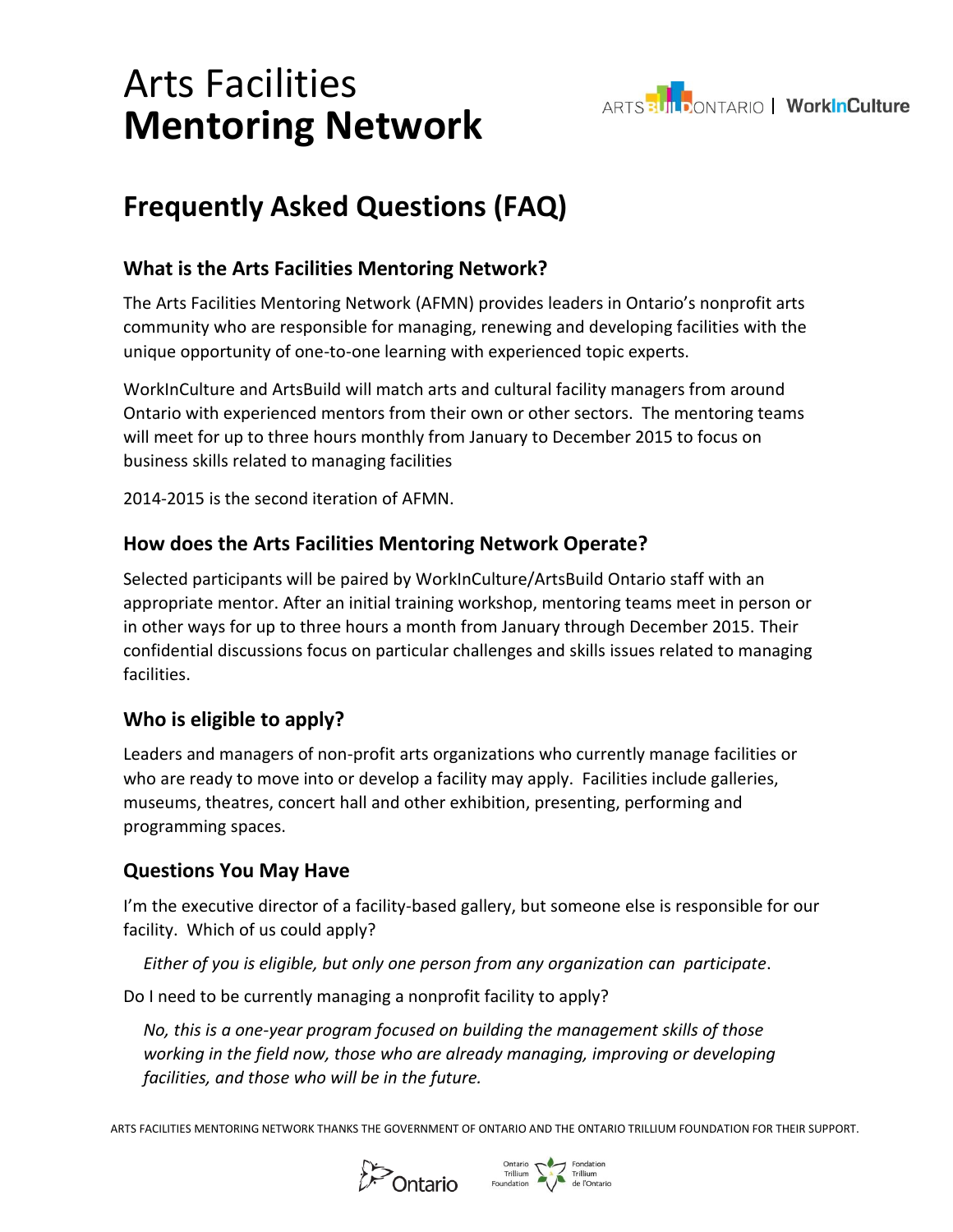# Arts Facilities **Mentoring Network**



What do you consider a nonprofit organization?

*Nonprofit organizations are legally incorporated as such.* 

If our program rents a space from another facility, am I still eligible? If our facility is part of a larger municipal facility, am I eligible?

*You don't have to own the space but should be responsible for facility planning within the space. Managers of municipally-owned facilities with cultural programming are not eligible if they are only responsible for cultural programming and not facilities management.*

How do I get a mentor?

*WorkInCulture and ArtsBuild are developing a mentor roster with a wide range of skills from recommendations from experts. Mentors volunteer their time and information. Our goal is to match your needs and mentor knowledge, so your description of your learning priorities and your skill and knowledge needs will help us pair your with the right mentor.*

*You will have an opportunity to meet up to two potential mentors to see who is a 'fit'.* 

Would you select any mentor I recommend?

*If you have a good explanation for why someone is prepared to be your mentor, what their knowledge base and experience are, and how they can add to your skills or information, we will be glad to contact that person.* 

*The program does have certain demands of mentors so we cannot guarantee that your recommendation will be the final choice.* 

#### **Application Requirements**

Why do you ask for a video?

*It helps to inform the selection committee's decision-making by giving the committee a better sense of who you are. You could also make your written application stand out by drawing attention to particular issues or needs. Instructions for uploading the video are available in a separate instruction sheet from the WorkInCulture website.*

What do you consider appropriate support letters?

*Support letters should come from credible figures within your community or your organization who can speak to your role in your organization and why you would benefit from mentoring.*

If I'm chosen to participate, why do I need to pay a one-time fee?

*This small administrative fee is put back into the program for materials and other unsupported costs.* 

ARTS FACILITIES MENTORING NETWORK THANKS THE GOVERNMENT OF ONTARIO AND THE ONTARIO TRILLIUM FOUNDATION FOR THEIR SUPPORT.